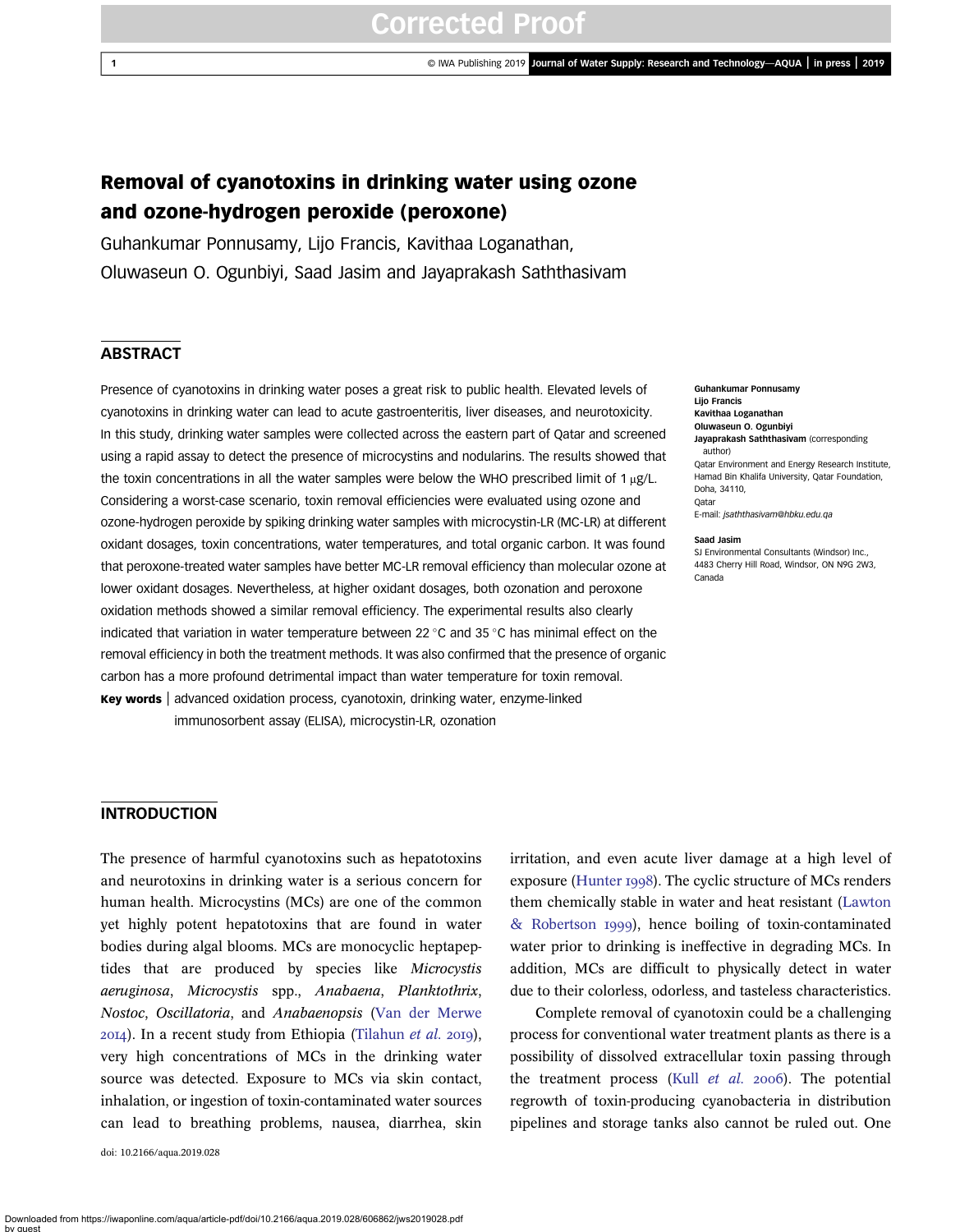of the effective methods to remove cyanotoxins from drinking water is by using ozone  $(O_3)$  and ozone-hydrogen peroxide (peroxone). Ozone has an oxidation potential of 2.07 V and is widely used as an effective oxidant and disinfectant in water treatment industries ([Jasim & Saththasivam](#page-9-0) ). The efficiency of ozone treatment process largely depends on the source water pH, contact time, and other constituents present in water such as dissolved organic carbon, iron, and manganese. The oxidation strength of a conventional ozonation system can be further enhanced when hydrogen peroxide is used in conjunction with ozone to promote the formation of free hydroxyl radicals (•OH), which is a superior oxidant when compared to mol-ecular ozone alone ([Bourgin](#page-9-0) et al. 2017). Several studies were conducted in the past to evaluate the efficiency of ozone and peroxone in removing cyanotoxins from various water sources. [Rositano](#page-10-0) *et al.* (1998) reported that  $0.2 \text{ mg/L}$ of ozone with a mere contact time of 15 seconds was sufficient to remove 1 mg/L of microcystin-LR (MC-LR). Similar removal efficiency was observed when peroxone at a  $H_2O_2/O_3$  ratio of 0.5 was used. An ozonation study conducted by Hall  $et$  al. (2000) to evaluate the removal efficiency of MC-LR in river water reported that 2 mg/L ozone dosage was sufficient to remove both the intra- and extracellular toxin. Another study that evaluated the efficiency of ozonation in removing MC-LR from lake water indicated that approximately 95% of oxidation efficiency can be achieved at ozone dosage of 0.25 mg/L [\(Rodríguez](#page-10-0) [et al.](#page-10-0) 2007). [Al Momani](#page-9-0) et al. (2008) claimed that ozone dosage of 2.4 mg/L was required to completely degrade 5 mg/L of MC-LR. At a lower MC-LR concentration of 1 mg/L, an ozone dosage of 0.6 mg/L was required to eliminate the toxin within 90 seconds of reaction time. For peroxone-related experiments at initial ozone and MC-LR concentrations of 0.1 mg/L and 1 mg/L, respectively, the study reported that the toxin removal efficiency improved from 65% to 100% when  $H_2O_2$  concentration was increased from  $0.001$  to  $0.01$  mg/L. A study by Miao [et al.](#page-10-0) (2010) showed that at a high initial MC-LR concentration of 50 mg/L, the toxin removal efficiency increased from 29.5% to 92.1% when ozone dosage to MC-LR ratio was increased from 1 to 6, respectively.

It has to be emphasized that most of the reported MC-LR removal studies using ozone and peroxone were conducted at a very high MC-LR concentration (over 1 mg/L). The presence of such a high toxin level in water is rare, even during the bloom period. [Turner](#page-10-0) et al.  $(2018)$ reported that 122 of the total 137 water samples analyzed for MCs in cyanobacterial blooms from freshwater bodies was less than 50 μg/L. A summary by the Michigan Department of Environmental Quality (MDEQ) that reviewed several studies concluded that MCs' level in the 232 Michigan inland lakes from 2002 to 2012 did not exceed 4 μg/L ([Birbeck](#page-9-0) et al. 2019). Another study reported that MC-LR in the range of 0.7–1.3309 μg/L was detected in the water storage tanks of the urban area of Qatar [\(Chatziefthimiou](#page-9-0) [et al.](#page-9-0) 2016). As higher toxin concentration in water requires higher oxidant dosage for complete removal, it is important to conduct experimental studies at an appropriate toxin concentration in order to accurately determine the oxidant dosing range. All the experiments in this study were conducted at lower initial MC-LR concentrations, ranging between  $3 \mu g/L$  and  $50 \mu g/L$ . This range was chosen to approximate the concentration of MC-LR that could exist in treated water. [Munoz](#page-10-0) et al.  $(2019)$  treated real surface water and observed a drop in cyanotoxin removal rate due to the presence of natural organics when compared with toxins spiked in deionized water. In addition, to the best of our knowledge, there are very limited experimental studies that investigate the combined effect of high water temperature and dissolved organic carbon in drinking water using ozone and peroxone. This specific scenario is particularly important for a hot and arid country like Qatar, where the water temperature can easily go beyond  $35^{\circ}$ C during the summer months. The following questions were the key motives behind this study: (i) What is the MC-LR removal efficiency at varying ozone dosages and initial toxin concentrations? (ii) What is the effectiveness of MC-LR removal with peroxone process? (iii) How is MC-LR removal efficiency affected by water temperature and total organic carbon (TOC) considering the high water temperature during the summer season in Qatar? The first part of the study involved the collection of drinking water samples from various residential, public, and commercial sites in the eastern part of Qatar. The water samples were tested for basic water qualities such as pH, conductivity, TOC, and algal cells. In addition, the samples were also screened to assess and quantify the presence of specific

Downloaded from https://iwaponline.com/aqua/article-pdf/doi/10.2166/aqua.2019.028/606862/jws2019028.pdf by guest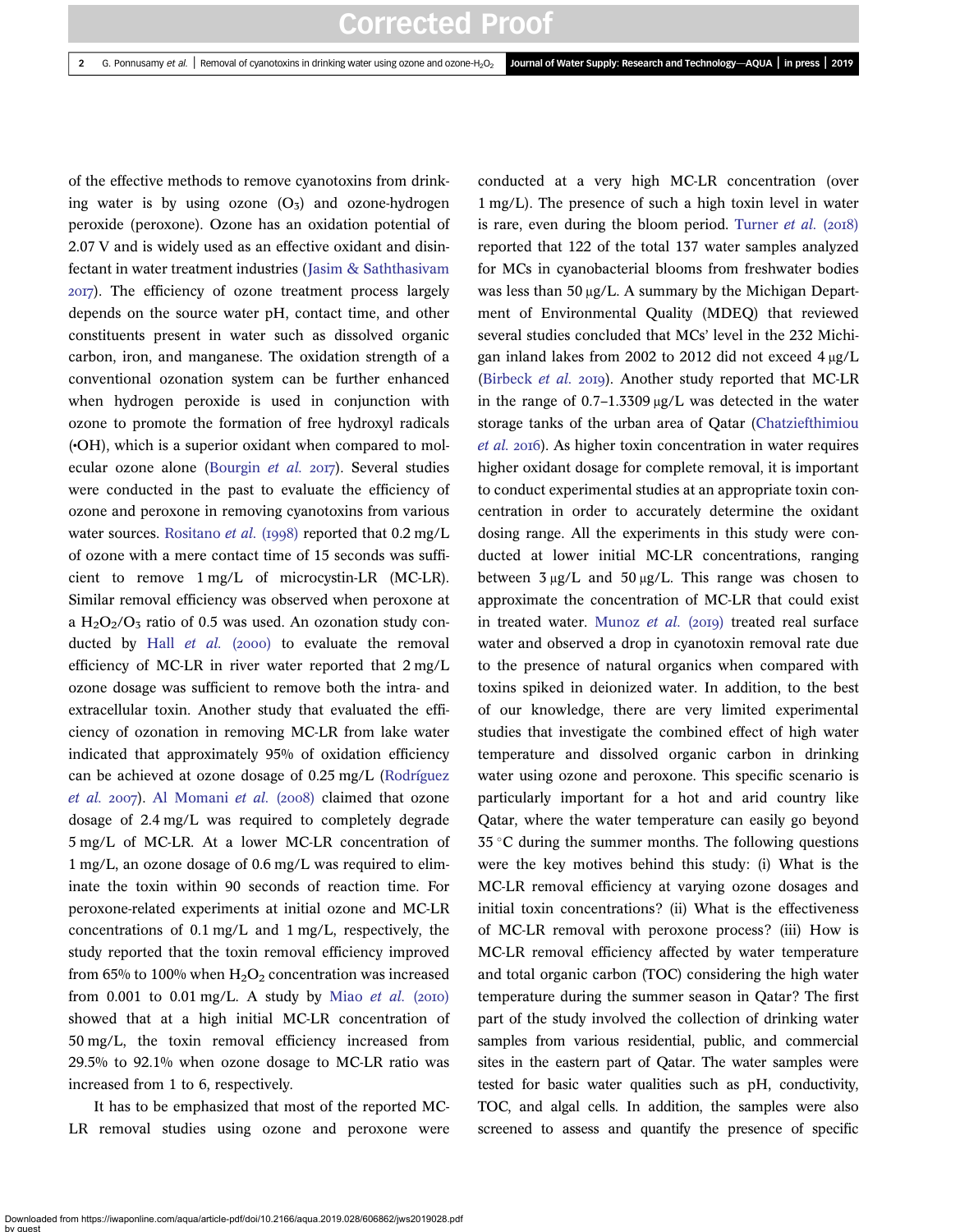cyanotoxins, namely, microcystin and nodularin. A qualitative toxin-screening tool, enzyme-linked immunosorbent assay (ELISA), which detects the presence of toxins based on the Adda moiety, was used [\(Loganathan](#page-10-0) 2016). The second part of the study evaluated the effect of initial toxin concentrations, oxidant dosages, water temperature, and quality on the removal efficiency of MC-LR using ozone and peroxone.

### MATERIALS AND METHODS

#### Drinking water sampling

Drinking water samples were collected from residential villas, public mosques, and commercial sites (shopping malls, cafeterias, and public water dispenser units) located in the eastern part of Qatar. Figure 1 shows the sampling

locations that include major areas such as Al Wakrah, Industrial Area, Abu Hamour, Al Sadd, Ar-Rayyan, and Al-Gharrafa. Water samples were collected in amber bottles and were kept at  $4^{\circ}$ C during transportation. All the samples were collected and analyzed within 24 hours of collection. Conductivity, pH, and turbidity of the water samples were measured using portable meters (HACH CDC401, HACH PHC201, and HACH 2100Q, USA). The TOC content and chlorophyll cell counts in the water samples were measured using TOC analyzer (SHIMADZU TOC-L, Japan) and flow cytometer (BD ACCURI C6, USA).

#### Enzyme-linked immunosorbent assay (ELISA)

ELISA method was adopted for the rapid detection of toxins in the drinking water samples [\(Agrawal](#page-9-0) et al.  $20I2$ ). The Microcystins-Adda ELISA Microtiter Plate was purchased



Figure 1 | Locations of the drinking water samples collected in the eastern part of Qatar.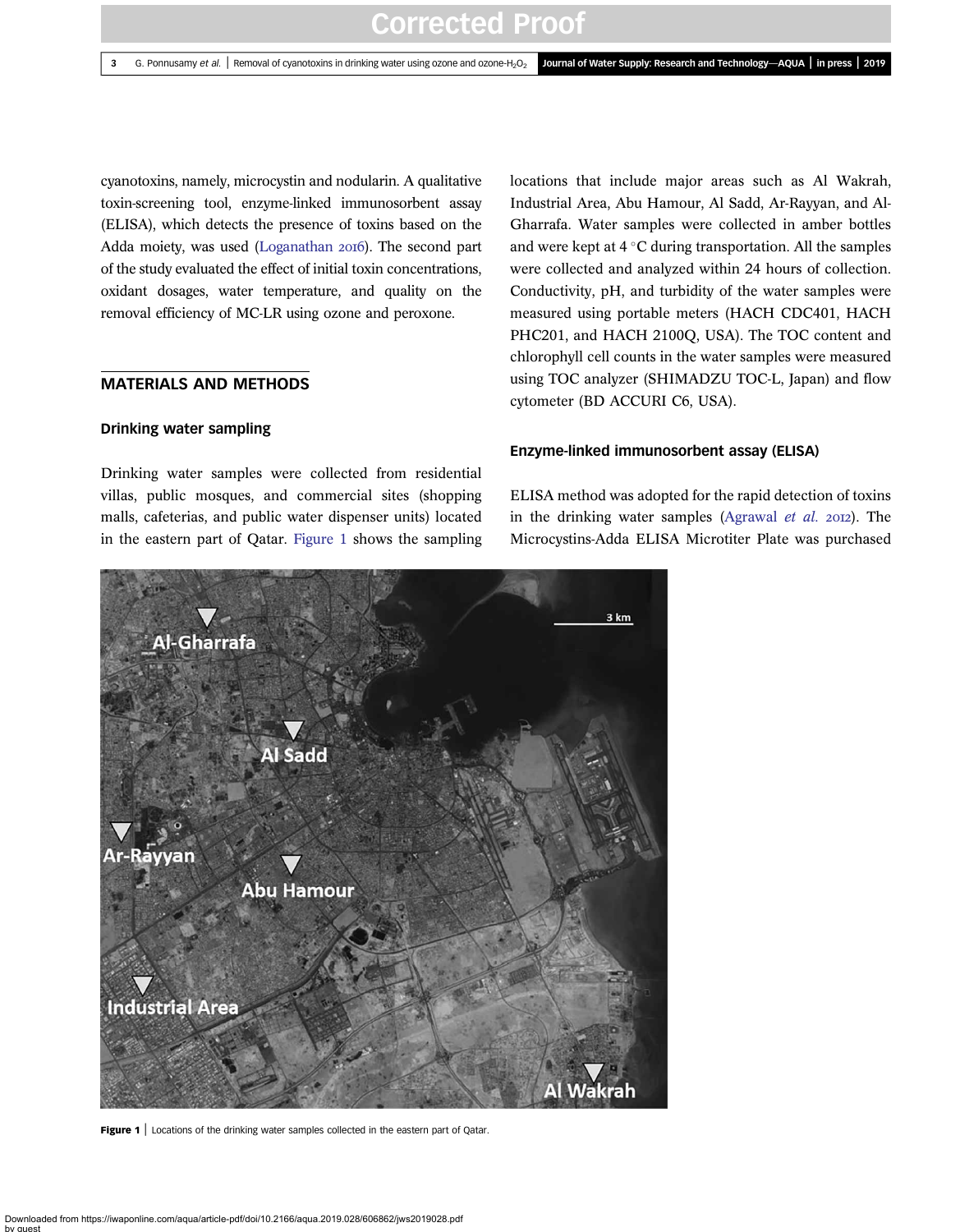from ABRAXIS, USA and the calibration standard solutions (0, 0.15, 0.40, 1.0, 2.0, and 5.0 μg/L) and a positive control sample  $(0.75 \pm 0.185 \,\mu\text{g/L})$  provided along with the kit were used for all measurements. In addition to extracellular toxins, cell-bound toxins were also measured followed by the cell lysis procedure using QuickLyse kit purchased from ABRAXIS, USA [\(Chorus](#page-9-0) 2012). All the calibration standards, positive controls used, and the samples were assayed in duplicate, and results were reported as mean values. Toxins that present in the samples will bind to the antibodies developed against Adda moiety which is similarly found in all the MC variants and nodularin. Absorbance was measured at 450 nm using an absorbance microplate reader (BioTek ELx800UV, USA).

#### Analytical methods

Microcystin-LR (MC-LR –  $C_{49}H_{74}N_{10}O_{12}$ ) analytical standard purchased from ABRAXIS was used for UHPLC-PDA calibration and quantification. UHPLC (Thermo Scientific Dionex UltiMate 3000, USA) equipped with 1.9 μm; 100 × 2.1 mm C18 UHPLC Column (Sigma Aldrich, Hypersil GOLD™, USA) was used for the calibration and quantification. The UHPLC operating conditions are provided in Table 1.

Based on the calibration points used (0.01–0.5 mg/L), the calculated limit of detection (LOD) was 9.7 μg/L and the limit of quantitation (LOQ) was 29.4 μg/L. The treated water samples after the oxidation experiments were concentrated up to 500 times using a solid-phase extraction (SPE)

Table 1 | UHPLC operating condition

| <b>Parameters</b>          | <b>Conditions</b>                                                                                               |
|----------------------------|-----------------------------------------------------------------------------------------------------------------|
| Solvent A                  | Acetonitrile (>99.93% purity, HPLC grade)                                                                       |
| Solvent B                  | Water with $0.05\%$ H <sub>3</sub> PO <sub>4</sub>                                                              |
| Injection<br>volume $(uL)$ | 10                                                                                                              |
| Run time (min)             | 17                                                                                                              |
| Flow rate $(mL/min)$       | $0.3\,$                                                                                                         |
| Temperature $(^{\circ}C)$  | 40                                                                                                              |
| Wavelength (nm)            | 238                                                                                                             |
| Gradient                   | 0 to 1 min – $85\%$ B, 1 to 10 min – 40% B,<br>10 to 15 min $-$ 85% B followed by a stable<br>$85%$ B for 2 min |

instrument (Dionex™ AutoTrace™ 280, USA) prior to UHPLC analyses. Hydrophilic polymer phase SPE cartridge (Sigma Aldrich, Supel™ Select HLB 6 mL/200 mg, USA) was used for concentration. The cartridge was conditioned using 4 mL HPLC grade methanol followed by 8 mL deionized water prior to sample loading, where 500 mL of water sample was passed through the cartridge at a flow rate of 10 mL/min. The cartridge was then dried for 15 min using nitrogen gas and subsequently soaked and eluted with 9 mL of methanol at a flow rate of 1 mL/min. Finally, the eluent was concentrated by evaporating to dryness under a gentle stream of nitrogen gas and re-suspended using 1 mL of 20% methanol prior to UHPLC analysis.

### Ozone and peroxone experimental studies

Ozone was produced using an oxygen-fed 4 g/hr corona discharge ozone generator (BMT 802 N, Germany). The high concentration ozone gas was then bubbled and dissolved in a glass reactor that was prefilled with 1 liter of deionized water. The reactor temperature was maintained at  $5^{\circ}$ C using chilled water jackets to maximize ozone dissolution. After 1 hour of bubbling, dissolved ozone stock concentration in the reactor was measured spectrophotometrically (258 nm,  $\epsilon O_3 = 3{,}000 \text{ M}^{-1} \text{ cm}^{-1}$ ). Once a stable dissolved ozone stock concentration was achieved in the glass chamber, an appropriate volume of the dissolved ozone was transferred to aliquots of drinking water samples as per the required ozone dosages. For peroxone studies, hydrogen peroxide was added and dispersed uniformly prior to ozone dosage. After the addition of oxidants, the water samples were stirred momentarily and allowed to react with the oxidants for 5 minutes. Ozone residuals in the treated water were measured using the indigo-trisulfonate method [\(Bader &](#page-9-0) [Hoigné](#page-9-0) 1981) and quenched by purging the samples using nitrogen prior to SPE and UHPLC analyses.

Drinking water samples collected from two of the sampling locations were spiked with MC-LR and used for oxidation efficiency studies. These samples (Sample ID: 15 and 26) were chosen in order to study the effect of low and high TOC on the oxidation efficiency, respectively. The TOC values of the chosen samples were 0.58 and 5.42 mg/L, respectively. The low TOC drinking water samples were used to investigate the effect of different initial MC-LR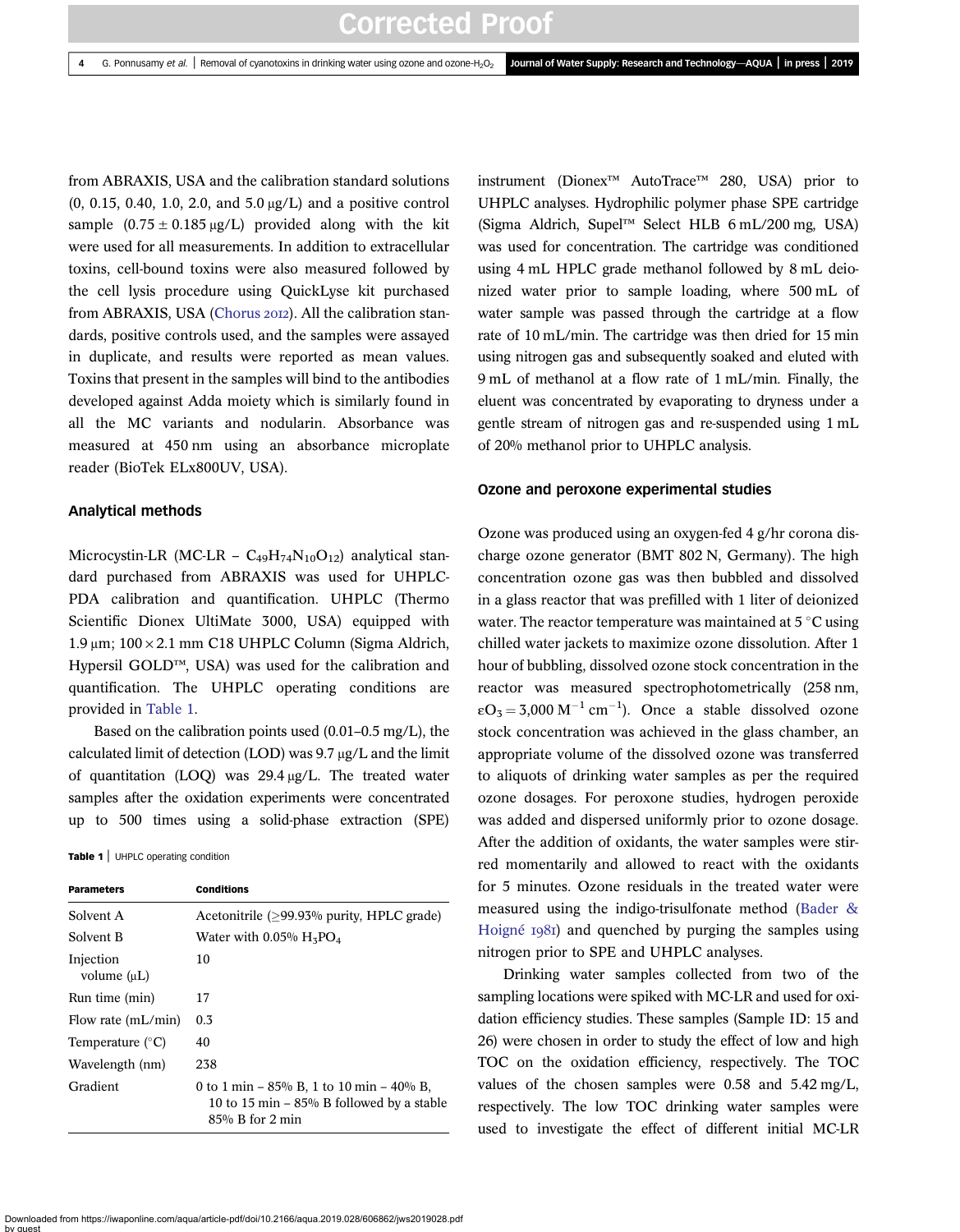concentration (3, 5, 20, and 50 μg/L) at a fixed ozone dosage of 0.1 mg/L. This study was then followed by varying the ozone and peroxone dosages from 0.1 mg/L  $O<sub>5</sub>$  to 0.75 mg/L  $O<sub>5</sub>$  at a fixed MC-LR concentration of 50 μg/L. The hydrogen peroxide dosages for peroxone studies were maintained at  $H<sub>2</sub>O<sub>2</sub>/O<sub>3</sub>$  ratio of 0.25 throughout all the studies. For example, 1 mg/L peroxone dose is equivalent to 1 mg/L of  $O<sub>3</sub>$  and 0.25 mg/L of  $H_2O_2$ . Additional studies were conducted to investigate the effect of temperature on the oxidant efficiency in the low TOC drinking samples (Sample ID: 26) by conducting the experiments at 22 and  $35^{\circ}$ C. The temperature of the water samples was regulated by placing the reactors in a temperature regulated bath. Two different oxidant dosages (0.5 mg/L and 0.75 mg/L) at an initial MC-LR concentration of 50 μg/L were used for this particular study. Another important experimental study that evaluated the combined effect of high DOC and high temperature on the MC-LR removal efficiency was conducted by spiking the drinking water samples (Sample ID: 15 and 26) at 50 μg/L of MC-LR and oxidant dosage of 0.5 mg/L.

### RESULTS AND DISCUSSION

#### Characteristics of the drinking water samples

A total number of 35 samples collected from public and private locations were analyzed in this study. The pH values ranged from 7.12 to 7.75 while the electrical conductivity ranged from 118.6  $\mu$ S/cm to 240.20  $\mu$ S/cm (equivalent to total dissolved solids (TDS) levels of 77.1 mg/L–156.1 mg/L). The turbidity of the samples varied between 0.20 NTU and 0.41 NTU. TOC values of several samples exceeded the maximum requirement of 4.0 mg/L set by the local authority, Kahramaa, for water quality in distribution systems

Table 2 | Summary of drinking water quality results against Qatar requirements

[\(Al Naamaa](#page-9-0)  $20I4$ ). TOC value as high as  $6.10 \text{ mg/L}$  was recorded for one of the collected water samples. Among the samples collected from the different mosques, there were six samples with higher TOC values than the guideline limit. Out of the six samples collected from the malls, cafeterias, and public water dispensers, four of the samples showed TOC values of 5.4 mg/L or higher. A summary of the measured basic water quality parameters of the samples collected against the local drinking water requirements are provided in Table 2.

Based on the ELISA analyses, it was found that the cyanotoxin concentrations (equivalent of all microcystin variants and nodularin) in the water samples collected from the mosques (Sample ID: 1 to 19) ranged from  $0.01 \mu g/L$  to  $0.45 \mu g/L$ . As for the samples collected from residential villas (Sample ID: 20 to 28), toxin levels of a minimum of 0.05 μg/L and a maximum of 0.33 μg/L were detected. A similar range of toxin concentrations were also measured for the samples collected from shopping malls (Sample ID: 29 to 31), cafeterias, and public water dispensing units (Sample ID: 32 to 35) where the levels vary between 0.03 μg/L and 0.28 μg/L. This study confirms that the concentration of the toxins (i.e., all the MC variants and nodularin) in all the drinking water samples were below the 1 μg/L MC-LR limit set by the World Health Organization (WHO) ([Roegner](#page-10-0) et al. 2014). It can be confirmed that the drinking water supplies in the abovesampled areas are free from the two potent hepatotoxic cyanotoxins. The overall results for the basic water quality parameters and cyanotoxins are provided in [Table 3](#page-5-0).

#### Degradation of MC-LR using ozone and peroxone

The MC-LR removal efficiency at different initial toxin concentrations at a fixed ozone dosage of 0.1 mg/L  $O_3$  is shown

|                           | <b>KAHRAMAA</b><br>requirements in<br>distribution system | Mosque |       | Villa |       | <b>Others</b> |       |
|---------------------------|-----------------------------------------------------------|--------|-------|-------|-------|---------------|-------|
| <b>Parameters</b>         |                                                           | Min    | Max   | Min   | Max   | Min           | Max   |
| pH                        | $6.5 - 8.5$                                               | 7.12   | 7.72  | 7.26  | 7.75  | 7.26          | 7.69  |
| Conductivity $(\mu S/cm)$ | 150–500                                                   | 118.6  | 240.2 | 167.9 | 210.9 | 178.5         | 235.3 |
| Turbidty (NTU)            | $<$ 4.0                                                   | 0.23   | 0.39  | 0.24  | 0.41  | 0.20          | 0.35  |
| $TOC$ (mg/L)              | $<$ 4.0                                                   | 0.01   | 5.91  | 0.03  | 4.44  | 0.05          | 6.12  |

Downloaded from https://iwaponline.com/aqua/article-pdf/doi/10.2166/aqua.2019.028/606862/jws2019028.pdf by guest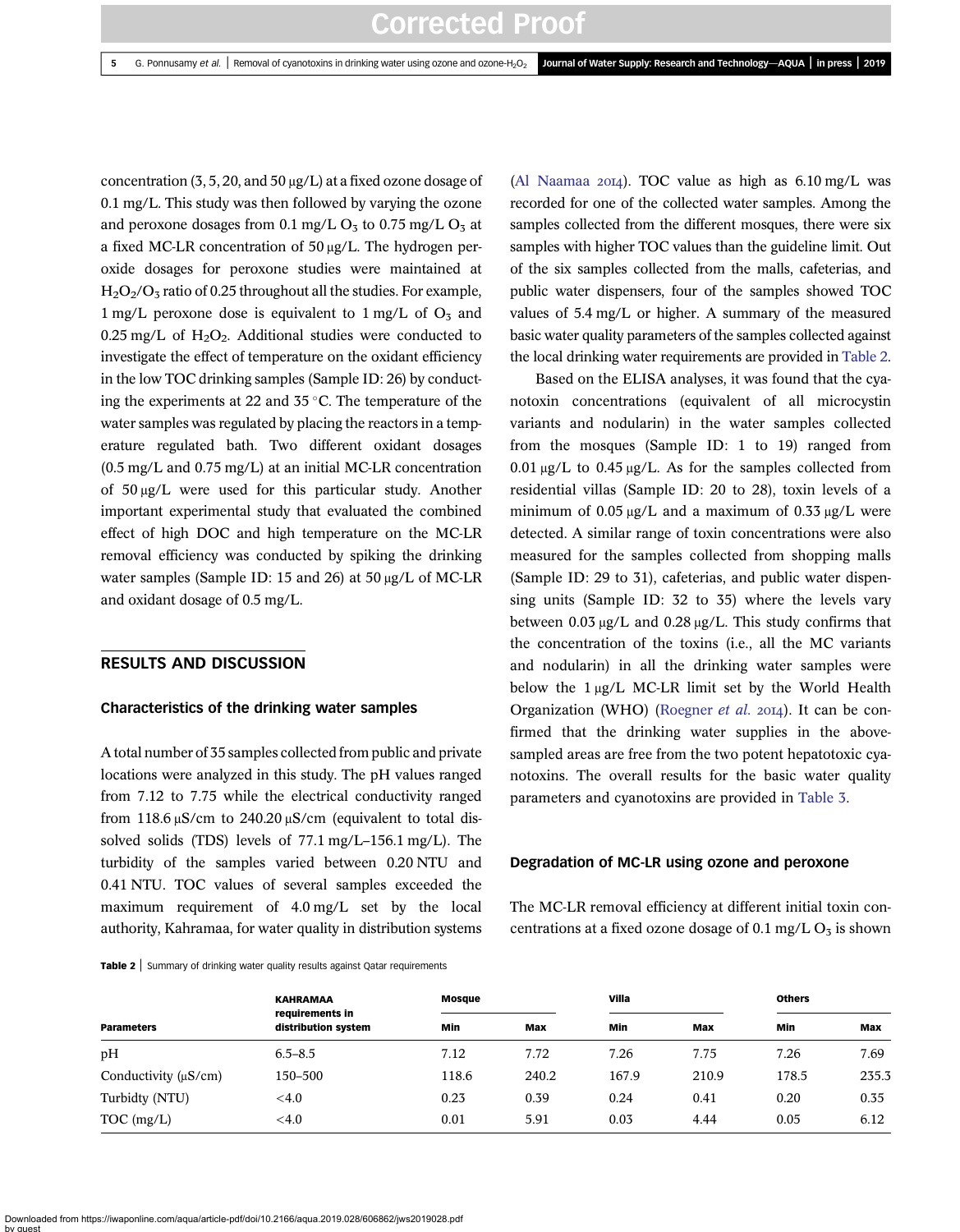#### <span id="page-5-0"></span>Table 3 | Water quality results of the collected samples

| Sample ID               | pH   | Conductivity (µS/cm) | <b>Turbidity (NTU)</b> | TOC mg/L | Chlorophyll cell/µL | Toxin concentration (µg/L) | Location           |
|-------------------------|------|----------------------|------------------------|----------|---------------------|----------------------------|--------------------|
| $\mathbf{1}$            | 7.12 | 178.8                | 0.3                    | 0.92     | $<$ 1               | 0.14                       | Mosque             |
| $\boldsymbol{2}$        | 7.25 | 180.0                | 0.28                   | 0.32     | $\leq$ 1            | 0.03                       | Mosque             |
| 3                       | 7.62 | 204.7                | $0.3\,$                | 1.23     | ${<}1$              | $0.10\,$                   | Mosque             |
| $\overline{\mathbf{4}}$ | 7.58 | 187.9                | 0.39                   | 0.97     | ${<}1$              | 0.45                       | Mosque             |
| 5                       | 7.49 | 202.7                | 0.29                   | 0.83     | $\leq 1$            | 0.10                       | Mosque             |
| 6                       | 7.36 | 240.2                | 0.32                   | 0.63     | $\leq$ 1            | $0.01\,$                   | Mosque             |
| 7                       | 7.19 | 179.5                | 0.29                   | 0.76     | $\leq$ 1            | 0.14                       | Mosque             |
| 8                       | 7.51 | 171.7                | 0.35                   | 1.75     | $\leq 1$            | 0.19                       | Mosque             |
| 9                       | 7.61 | 184.7                | 0.29                   | 0.01     | <1                  | 0.16                       | Mosque             |
| 10                      | 7.33 | 201.5                | 0.35                   | 5.09     | <1                  | 0.29                       | Mosque             |
| 11                      | 7.28 | 182.0                | 0.28                   | 5.91     | $\leq$ 1            | $0.10\,$                   | Mosque             |
| 12                      | 7.54 | 230.5                | 0.32                   | 0.68     | $<$ 1               | 0.26                       | Mosque             |
| 13                      | 7.71 | 175.0                | 0.25                   | 0.17     | $<$ 1               | 0.14                       | Mosque             |
| 14                      | 7.69 | 135.2                | 0.34                   | 4.86     | $\leq 1$            | 0.32                       | Mosque             |
| 15                      | 7.72 | 177.1                | 0.32                   | 5.42     | $<\!1$              | 0.04                       | Mosque             |
| 16                      | 7.49 | 122.4                | 0.27                   | 4.47     | $\leq$ 1            | $0.17\,$                   | Mosque             |
| 17                      | 7.52 | 118.6                | 0.23                   | 0.61     | $\leq$ 1            | 0.26                       | Mosque             |
| 18                      | 7.48 | 174.5                | 0.31                   | 0.42     | $\leq 1$            | $0.05\,$                   | Mosque             |
| 19                      | 7.52 | 118.8                | 0.29                   | 5.37     | $\leq 1$            | $0.10\,$                   | Mosque             |
| 20                      | 7.40 | 181.8                | 0.29                   | 1.12     | <1                  | 0.06                       | Residential villas |
| 21                      | 7.39 | 180.3                | 0.35                   | 1.24     | $<$ 1               | 0.23                       | Residential villas |
| 22                      | 7.28 | 202.0                | 0.24                   | 1.15     | $\leq$ 1            | 0.10                       | Residential villas |
| 23                      | 7.42 | 179.5                | 0.34                   | 0.03     | $\leq 1$            | 0.33                       | Residential villas |
| 24                      | 7.26 | 178.1                | 0.32                   | 1.04     | $<1\,$              | 0.13                       | Residential villas |
| 25                      | 7.41 | 210.9                | 0.24                   | 0.07     | $<1\,$              | <b>BDL</b>                 | Residential villas |
| 26                      | 7.74 | 175.6                | 0.41                   | 0.58     | $<$ 1               | $0.07\,$                   | Residential villas |
| 27                      | 7.68 | 177.0                | 0.33                   | 4.44     | $<$ 1               | $0.05\,$                   | Residential villas |
| 28                      | 7.75 | 167.9                | 0.35                   | $0.13\,$ | $<1\,$              | 0.28                       | Residential villas |
| 29                      | 7.53 | 233.7                | 0.34                   | 0.05     | $<1\,$              | 0.19                       | Mall               |
| 30                      | 7.42 | 231.4                | 0.2                    | 6.12     | $<1\,$              | 0.19                       | Mall               |
| 31                      | 7.38 | 179.9                | 0.35                   | 5.48     | $<$ 1               | $0.03\,$                   | Mall               |
| 32                      | 7.69 | 235.3                | 0.28                   | 5.58     | $<$ 1               | 0.24                       | Cafeteria          |
| 33                      | 7.41 | 207.6                | 0.31                   | 5.8      | $<1\,$              | 0.28                       | Water dispenser    |
| 34                      | 7.26 | 208.2                | 0.31                   | 0.08     | $\leq 1$            | $0.11\,$                   | Water dispenser    |
| 35                      | 7.37 | 178.5                | 0.31                   | 0.11     | <1                  | <b>BDL</b>                 | Water dispenser    |

BDL, below detection limit.

in [Figure 2](#page-6-0). It can be observed that MC-LR removal efficiency decreased from 74.1% to 66.6% as the toxin concentration in the water increased from 3 μg/L to 50 μg/L. Ozone degrades MC-LR by primarily cleaving the

conjugated diene structure of the Adda group in MC-LR, as shown in [Figure 3](#page-6-0). The oxidation of the Adda moiety is important as it governs the toxicity of MC-LR ([Sharma](#page-10-0) [et al.](#page-10-0) 2012). Another destruction pathway of MC-LR during

Downloaded from https://iwaponline.com/aqua/article-pdf/doi/10.2166/aqua.2019.028/606862/jws2019028.pdf by guest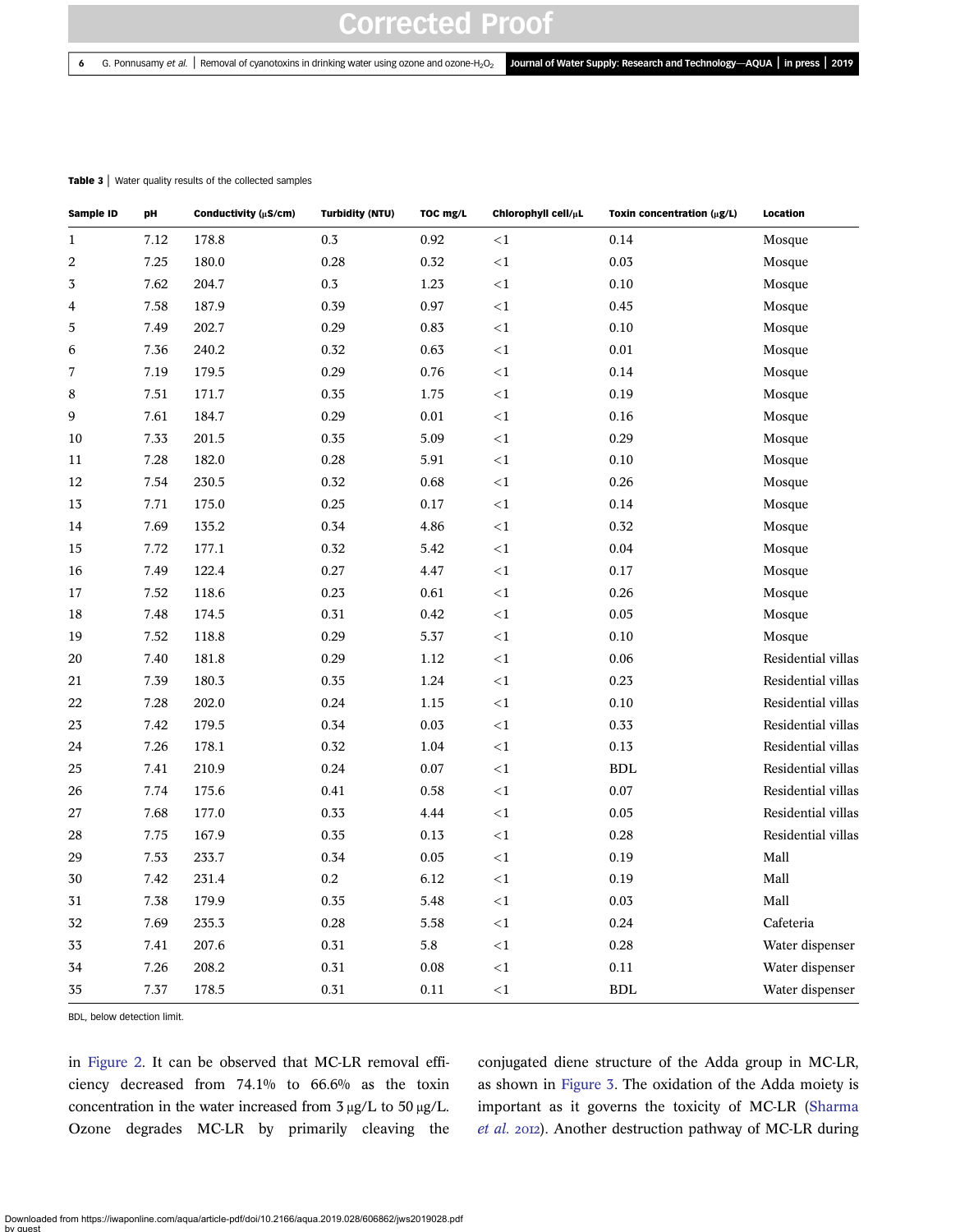<span id="page-6-0"></span>

Figure 2 | Removal efficiency at varying initial MC-LR concentrations. Experimental conditions: pH, 7.3; MC-LR concentration, 3, 5, 20, and 50 μg/L; ozone dose, 0.1 mg/L; contact time, 5 min.



Figure 3 | Ozone oxidation of Adda group of MC-LR (figure adapted from [Newcombe &](#page-10-0) [Nicholson 2004](#page-10-0)).

ozonation is by fragmenting its Mdha-Ala peptide bond [\(Miao](#page-10-0)  $et$   $al.$  2010). Apart from the initial toxin concentration of 3 μg/L, ozone dosage of 0.1 mg/L was insufficient to oxidize the other higher MC-LR concentrations (e.g., 5, 20, and  $50 \mu g/L$ ) below the WHO guideline of 1  $\mu g/L$ . The presence of other competing compounds such as organic carbon in the drinking water sample used in this study could contribute to the additional ozone demand and hence lead to the poor toxin removal efficiency at such a low ozone dosage of 0.1 mg/L. Similar observations were made by [Rositano](#page-10-0) [et al.](#page-10-0) (1998), who reported that  $220 \mu g/L$  of pure MC-LR was degraded beyond the detection limit using ozone dosage of 0.2 mg/L while ozone dosage as high as 1.0 mg/L was required to remove a similar amount of toxin from an algal extract solution.

Additional studies were carried out to determine the required oxidant dosage for the removal of other higher initial MC-LR concentrations below the WHO limit. Figure 4 shows the MC-LR removal efficiency using ozone and peroxone at varying dosages from 0.1 mg/L to 0.75 mg/L. It can be seen



**Figure 4** | Removal efficiency of MC-LR at different ozone and peroxone dosages. Experimental conditions: pH, 7.28; MC-LR concentration, 50 μg/L; oxidant dosage, 0.1, 0.2, 0.5, and 0.75 mg/L; contact time, 5 min.

that the toxin degradation efficiency improved from 66.6% to over 98% when the ozone dosage was increased from 0.1 mg/L to 0.75 mg/L. As explained earlier, the oxidation of double bonds and peptide rings by ozone and hydroxyl radical leads to degradation of MC-LR. These results show that a minimum of 0.75 mg/L  $O_3$  is required to remove the MC-LR in the tested water sample below the safe limit of 1 μg/L. The trend of our result is in agreement with another reported study that claimed that 0.5 mg/L of ozone was sufficient to completely degrade 10 μg/L MC-LR within a short contact time ([Hoger](#page-9-0)  $et$  al. 2002).

It can be seen from Figure 4 that peroxone has better removal efficiency when compared to conventional ozonation at lower oxidant dosage. The addition of hydrogen peroxide accelerates the oxidation of MC-LR due to the formation of •OH, which is a stronger oxidant than ozone [\(Rodríguez](#page-10-0) et al. (2007). The following reactions (Equation (1)) to (Equation (3)) explain the ozone decomposition and •OH production and the overall reaction in a peroxone system is provided in Equation (4) [\(Deng & Zhao](#page-9-0)  $2015$ ):

$$
H_2O_2 \rightarrow HO_2^- + H^+ \tag{1}
$$

$$
HO_2^- + O_3 \rightarrow HO_2^{\bullet} + O_3^{\bullet-}
$$
 (2)

$$
HO_2^- + O_3 \rightarrow \bullet OH + O_2^- + O_2 \tag{3}
$$

The overall reaction of peroxone system is indicated below:

$$
2O3 + H2O2 \rightarrow 2 \bullet OH + 3O2
$$
 (4)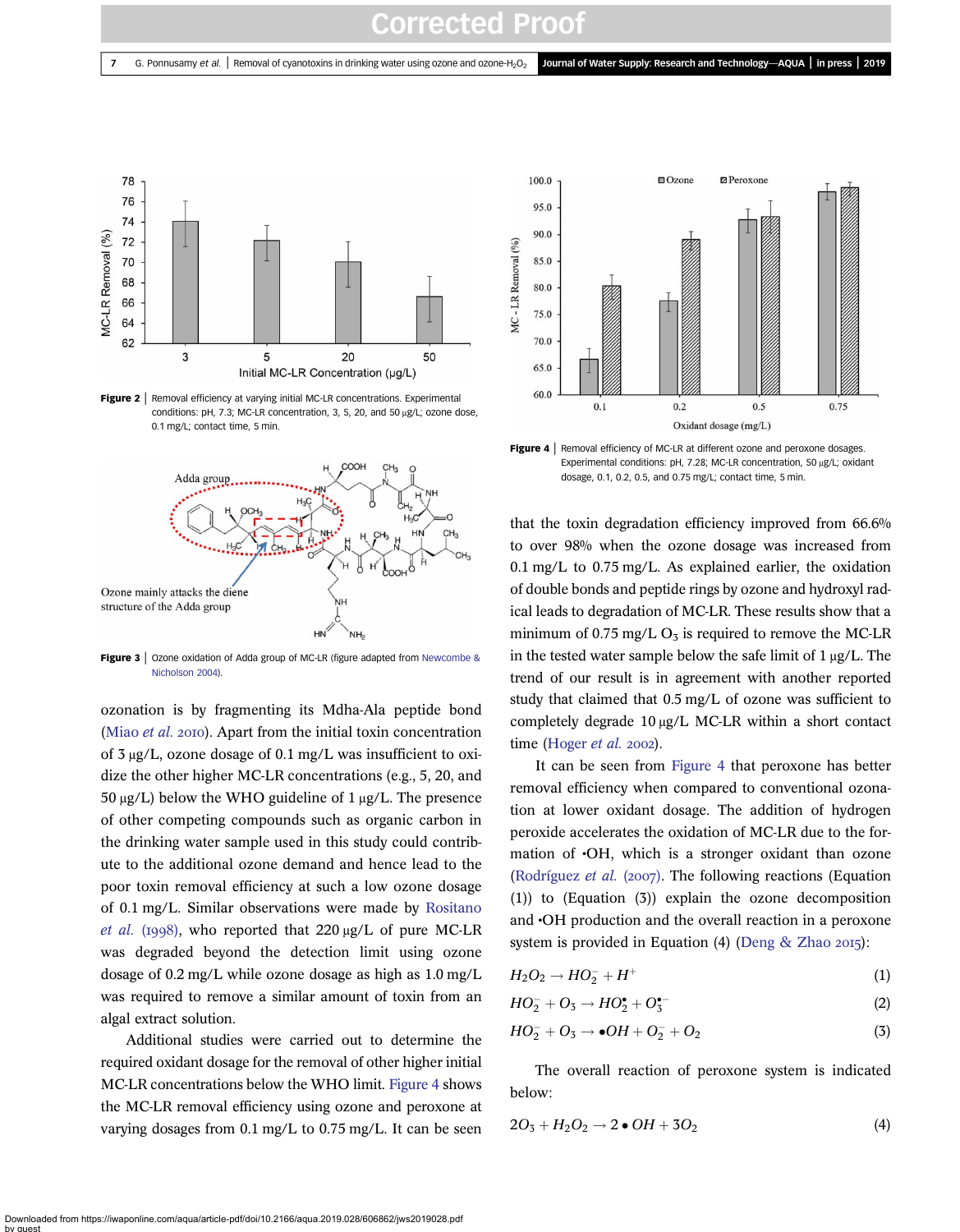At a low peroxone dosage of 0.1 mg/L, the addition of hydrogen peroxide improved the MC-LR degradation efficiency to 80.4% when compared to a mere 66.6% of removal using conventional ozonation. A similar trend was also observed for 0.2 mg/L oxidant dosages where peroxone had better MC-LR removal efficiency than ozone. It is worth noting that the pH and TOC of the drinking water samples (Sample 1D: 26) used for this particular experiment was 7.74 and 0.58 mg/L, respectively. As ozone decomposes to form •OH at alkaline pH, the availability of molecular ozone for toxin oxidation is limited. In addition, the oxidation potential of ozone in alkaline water is lower than 2.07 V (under acidic conditions). These conditions could lead to lower oxidation efficiency of MC-LR. Although •OH, a superior oxidant than molecular ozone, is expected to improve the toxin degradation via the indirect pathway at alkaline pH, the presence of other competing organics and scavengers such as organic carbon and bicarbonates could further contribute to the lower MC-LR removal efficiency. On the other hand, the addition of hydrogen peroxide in the peroxone process accelerates ozone decomposition rate promoting the formation of •OH. The higher yield of  $\cdot$ OH with a stronger oxidation potential of 2.8 V leads to better MC-LR removal efficiency even at lower oxidant dose. At higher dosage (e.g., 0.5 and 0.75 mg/L), it can be observed from [Figure 4](#page-6-0) that MC-LR removal efficiencies for both ozone and peroxone were more or less identical. A maximum removal efficiency of 98% and 98.8% was achieved for ozone and peroxone at oxidant dosage of 0.75 mg/L. These results are in agreement with the findings of [Rositano](#page-10-0)  $et$  al. (1998), who reported that at higher oxidant dosages, both ozone and peroxone exhibited similar MC-LR removal efficiency.

The effect of water temperature on the MC-LR oxidation efficiency using ozone and peroxone is shown in Figure 5. The result shows that the toxin removal efficiency using ozone was unaffected when the water temperature was increased from 22 °C to 35 °C. As it is often speculated that ozone is inefficient at elevated water temperature due to high off-gas, poor solubility, and short half-life, it is important to understand the degradation kinetics of MC-LR is enhanced at high temperature if compared with ozone half-life. For the peroxone treatment, there is an improvement of 5% in the toxin removal efficacy at a dosage of



Figure 5 | MC-LR removal at different water temperatures. Experimental conditions: pH, 7.32; MC-LR concentration, 50 μg/L; oxidant dosage, 0.5 and 0.75 mg/L; contact time, 5 min. Temperature was maintained using a water bath.

0.5 mg/L while the removal efficiency remained the same at 0.75 mg/L peroxone dosage. In summary, the increase in water temperature either maintains or improves the MC-LR removal efficiency in all the case studies.

Figure 6 shows the MC-LR removal efficiency at two different temperatures and TOCs at an oxidant dosage of  $0.5$  mg/L and initial MC-LR concentration of  $50 \mu g/L$ . It is obvious from Figure 6 that TOC content in the drinking water samples used in this study plays a detrimental role in the oxidation of MC-LR. The oxidation efficiency of the ozone and peroxone dropped drastically from 92.8% and 93.8% to 67.6% and 66.4%, respectively, due to the difference in the TOC of the two different samples. A similar response was observed when the oxidation experiments were carried out at a higher water temperature for the two drinking water samples. Data shown in the graph were provided with error bars and are statistically significant. This



Figure 6 | MC-LR removal at different DOC and temperature. Experimental conditions: pH, 7.35; MC-LR concentration, 50 μg/L; oxidant dosage, 0.5 mg/L; contact time, 5 min. Temperature was maintained using water baths at 22 °C and 35 C.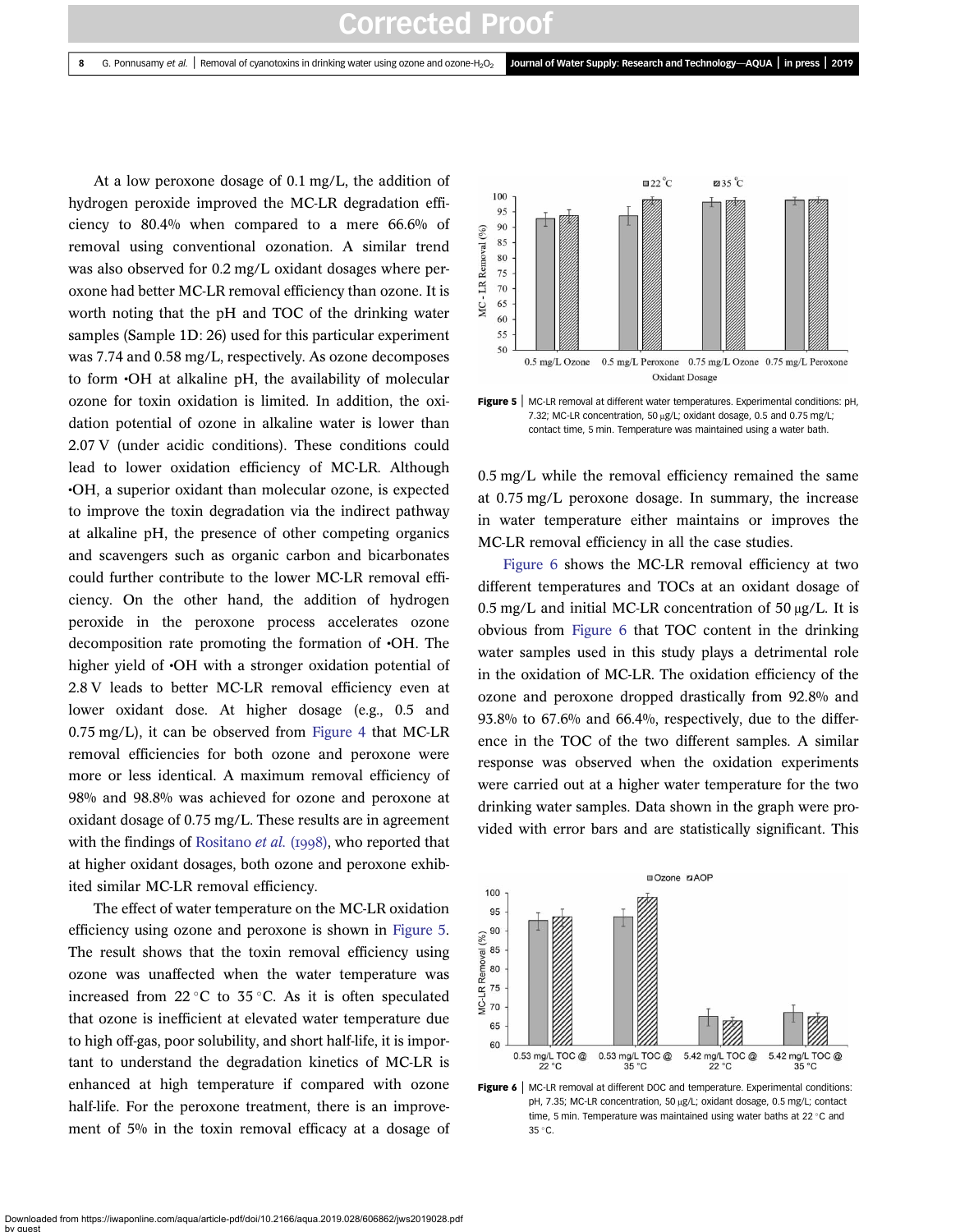study clearly shows that organic carbon content in the water plays a more critical role than water temperature during the oxidation of MC-LR. The competitive reaction between the organic material and MC-LR increased the oxidant demand of the water and hence led to the poor toxin removal efficiency [\(Al Momani](#page-9-0) et al. 2008). Table 4 summarizes the results obtained in this research against published data related to the removal of MC-LR using ozone and peroxone.

Further evaluation of the oxidation by-products and understanding the toxicity of the transformation products using advanced characterization tools such as LC-QTOF MS would be necessary (Leon [et al.](#page-10-0) 2019). This helps in ensuring clean and safe water, which is of utmost importance to public health. Especially in the developing countries, providing contamination-free drinking water despite the global risks such as water scarcity, rising temperature, and harmful cyanobacteria bloom is of serious concern. The presence of cyanotoxin in drinking water is a major threat to humans as it could lead to various health issues such as gastroenteritis, liver damage, and neurotoxicity. Hence, monitoring of cyanotoxins in drinking water at appropriate intervals using rapid screening tests such as ELISA is important to ensure a safe supply of drinking water. In addition, one of the feasible ways of degrading cyanotoxins is by using ozone and other advanced oxidation

Table 4 | Comparison study of the MC-LR removal using ozone and peroxone

| Oxidant  | Oxidant dose (mg/L)                    | <b>Initial MC-LR</b><br>Conc. (mg/L) | <b>Treatment conditions</b>                                                                                                                 | Removal<br>efficiency (%) | Reference                   |
|----------|----------------------------------------|--------------------------------------|---------------------------------------------------------------------------------------------------------------------------------------------|---------------------------|-----------------------------|
| Ozone    | 0.2                                    | 0.166                                | Medium: Pure microcystin in water;<br>Reaction time: 4 min                                                                                  | 100                       | Rositano et al. (1998)      |
| Ozone    | 0.2                                    | 0.22                                 | Medium: Microcystin in algal extract<br>water; Reaction time: 4 min                                                                         | 100                       | Rositano et al. (1998)      |
| Ozone    | 2.0                                    | 0.0035-0.0086                        | Medium: Raw lowland river water                                                                                                             | 100                       | Hall <i>et al.</i> $(2000)$ |
| Ozone    | 0.25                                   | 1.0                                  | Medium: Lake water; $pH = 8$ ; DOC =<br>$3.6 \text{ mg/L}$                                                                                  | 95                        | Rodríguez et al. (2007)     |
| Ozone    | 0.6                                    | 1.0                                  | Medium: Water spiked with 2 mg/LNOM<br>(humic acid); $pH = 7$ ; Temperature =<br>20 °C; Reaction time = 90 s                                | 75                        | Al Momani et al.<br>(2008)  |
| Ozone    | 0.1                                    | 0.003                                | Medium: Purified toxin spiked in drinking<br>water; $pH = 7.74$ ; Reaction time = 5 min;<br>Temperature = $25^{\circ}$ C; DOC = 0.58 mg/L   | 74.1                      | Current study               |
| Ozone    | 0.1                                    | 0.05                                 | Medium: Purified toxin spiked in drinking<br>water; $pH = 7.74$ ; Reaction time = 5 min;<br>Temperature = $25^{\circ}$ C; DOC = 0.58 mg/L   | 66.6                      | Current study               |
| Peroxone | $0.1 \text{ O}_3 + 0.025$<br>$H_2O_2$  | 0.05                                 | Medium: Purified toxin spiked in drinking<br>water; $pH = 7.74$ ; Reaction time = 5 min;<br>Temperature = $25 °C$ ; DOC = 0.58 mg/L         | 80.4                      | Current study               |
| Ozone    | 0.75                                   | 0.05                                 | Medium: Purified toxin spiked in drinking<br>water; $pH = 7.74$ ; Reaction time = 5 min;<br>Temperature = $25^{\circ}$ C; DOC = 0.58 mg/L   | 98                        | Current study               |
| Peroxone | $0.75 \text{ O}_3 + 0.188$<br>$H_2O_2$ | 0.05                                 | Medium: Purified toxin spiked in drinking<br>water; $pH = 7.74$ ; Reaction time = 5 min;<br>Temperature = $25^{\circ}$ C; DOC = 0.58 mg/L   | 98.8                      | Current study               |
| Ozone    | 0.5                                    | 0.05                                 | Medium: Purified toxin spiked in drinking<br>water; $pH = 7.72$ ; Reaction time = 5 min;<br>Temperature = $25 °C$ ; DOC = $5.42$ mg/L       | 67.6                      | Current study               |
| Peroxone | $0.50 O_3 + 0.125$<br>$H_2O_2$         | 0.05                                 | Medium: Purified toxin spiked in drinking<br>water; $pH = 7.72$ ; Reaction time = 5 min;<br>Temperature = $25^{\circ}$ C; DOC = $5.42$ mg/L | 66.4                      | Current study               |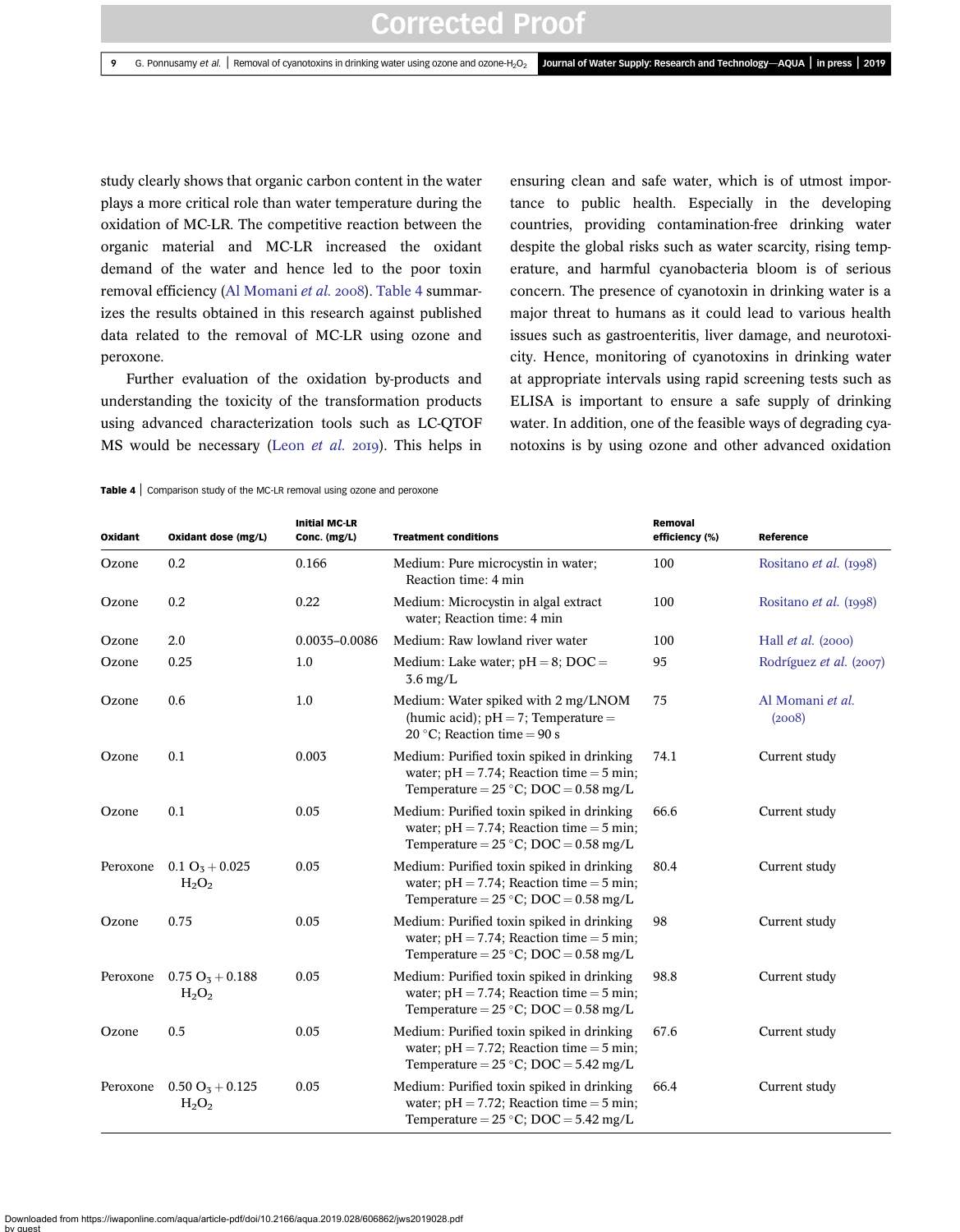<span id="page-9-0"></span>processes such as peroxone. Considering the negative impacts of algal bloom and based on the source of water, finished drinking water from conventional treatment plants can be treated further using peroxone, an advanced oxidation process to ensure it is cyanotoxin-free before supply.

## **CONCLUSION**

The cyanotoxin analyses of our study using ELISA test kits on the 35 drinking water samples that were collected from various public locations such as malls, cafeterias, and private residential villas showed that the toxin levels in all the samples were below the WHO limit. Our experimental results using ozone and peroxone to remove MC-LR in drinking water showed that oxidant dosages are governed by the initial toxin concentrations and organic carbon content in water samples. Higher TOC values led to poor removal of MC-LR due to competition kinetics between the toxin and organic carbon during the oxidation process. As toxin concentration in real cases exists at extremely low concentration, an ozone dose of 0.75 mg/L would be sufficient to degrade MC-LR. Although ozone and peroxone are capable of removing MC-LR below the regulation limit, the formation of by-products during the oxidation process is a concern and requires a human risk assessment. In addition, the presence of bromide in drinking water is also a major concern as it could lead to the formation of bromate, a suspected human carcinogen.

#### ACKNOWLEDGEMENTS

This publication was made possible by NPRP grant #NPRP9-159-2-087 from the Qatar National Research Fund (a member of Qatar Foundation). The contents of this article are solely the responsibility of the author(s).

#### **REFERENCES**

Agrawal, M., Yadav, S., Patel, C., Raipuria, N. & Agrawal, M. K. Bioassay methods to identify the presence of cyanotoxins in drinking water supplies and their removal

strategies. European Journal of Experimental Biology 2 (2), 321–336.

- Al Momani, F., Smith, D. W. & Gamal El-Din, M. [Degradation of cyanobacteria toxin by advanced oxidation](http://dx.doi.org/10.1016/j.jhazmat.2007.04.087) [processes.](http://dx.doi.org/10.1016/j.jhazmat.2007.04.087) Journal of Hazardous Materials 150 (2), 238–249. https://doi.org/10.1016/j.jhazmat.2007.04.087.
- Al Naamaa, A. R. 2014 Overview on Kahraamaa Drinking Water Quality Requirements. KAHRAMAA Publications, Qatar.
- Bader, H. & Hoigné, J. 1981 [Determination of ozone in water by](http://dx.doi.org/10.1016/0043-1354(81)90054-3) [the indigo method](http://dx.doi.org/10.1016/0043-1354(81)90054-3). Water Research 15 (4), 449–456. [https://](https://doi.org/10.1016/0043-1354(81) [doi.org/10.1016/0043-1354\(81](https://doi.org/10.1016/0043-1354(81))90054-3.
- Birbeck, J. A., Westrick, J. A., O'Neill, G. M., Spies, B. & Szlag, D. C. 2019 [Comparative analysis of microcystin prevalence in](http://dx.doi.org/10.3390/toxins11010013) [Michigan lakes by online concentration LC/MS/MS and](http://dx.doi.org/10.3390/toxins11010013) [ELISA](http://dx.doi.org/10.3390/toxins11010013). Toxins 11 (1), 13. https://doi.org/10.3390/ toxins11010013.
- Bourgin, M., Borowska, E., Helbing, J., Hollender, J., Kaiser, H.-P., Kienle, C., McArdell, C. S., Simon, E. & von Gunten, U. 2017 [Effect of operational and water quality parameters on](http://dx.doi.org/10.1016/j.watres.2017.05.018) [conventional ozonation and the advanced oxidation process](http://dx.doi.org/10.1016/j.watres.2017.05.018)  $O<sub>3</sub>/H<sub>2</sub>O<sub>2</sub>$ : kinetics of micropollutant abatement, [transformation product and bromate formation in a surface](http://dx.doi.org/10.1016/j.watres.2017.05.018) [water](http://dx.doi.org/10.1016/j.watres.2017.05.018). Water Research 122, 234–245. https://doi.org/10. 1016/j.watres.2017.05.018.
- Chatziefthimiou, A. D., Metcalf, J. S., Glover, W. B., Banack, S. A., Dargham, S. R. & Richer, R. A. 2016 [Cyanobacteria and](http://dx.doi.org/10.1016/j.toxicon.2016.02.016) [cyanotoxins are present in drinking water impoundments](http://dx.doi.org/10.1016/j.toxicon.2016.02.016) [and groundwater wells in desert environments.](http://dx.doi.org/10.1016/j.toxicon.2016.02.016) Toxicon 114, 75–84. https://doi.org/http://dx.doi.org/10.1016/j.toxicon. 2016.02.016.
- Chorus, I. 2012 Current Approaches to Cyanotoxin Risk Assessment, Risk Management and Regulations in Different Countries. Text 63/2012. Federal Environment Agency, Germany.
- Deng, Y. & Zhao, R. 2015 [Advanced oxidation processes \(AOPs\) in](http://dx.doi.org/10.1007/s40726-015-0015-z) [wastewater treatment.](http://dx.doi.org/10.1007/s40726-015-0015-z) Current Pollution Reports 1 (3), 167–176. https://doi.org/10.1007/s40726-015-0015-z.
- Hall, T., Hart, J., Croll, B. & Gregory, R. 2000 [Laboratory-scale](http://dx.doi.org/10.1111/j.1747-6593.2000.tb00241.x) [investigations of algal toxin removal by water treatment](http://dx.doi.org/10.1111/j.1747-6593.2000.tb00241.x). Water and Environment Journal 14 (2), 143–149. https://doi. org/10.1111/j.1747-6593.2000.tb00241.x.
- Hoger, S., Dietrich, D. & Hitzfeld, B. 2002 [Effect of ozonation in](http://dx.doi.org/10.1289/ehp.021101127) [drinking water treatment on the removal of cyanobacterial](http://dx.doi.org/10.1289/ehp.021101127) [toxins](http://dx.doi.org/10.1289/ehp.021101127). Environmental Health Perspectives 110, 1127–1132.
- Hunter, P. R. 1998 [Cyanobacterial toxins and human health.](http://dx.doi.org/10.1046/j.1365-2672.1998.0840s135S.x) Journal of Applied Microbiology 84 (S1), 35S–40S. https:// doi.org/10.1046/j.1365-2672.1998.0840s135S.x.
- Jasim, S. Y. & Saththasivam, J. 2017 [Advanced oxidation processes](http://dx.doi.org/10.1016/j.desal.2016.06.031) [to remove cyanotoxins in water.](http://dx.doi.org/10.1016/j.desal.2016.06.031) Desalination 406, 83–87. https://doi.org/10.1016/j.desal.2016.06.031.
- Kull, T. P. J., Sjövall, O. T., Tammenkoski, M. K., Backlund, P. H. & Meriluoto, J. A. O. 2006 [Oxidation of the cyanobacterial](http://dx.doi.org/10.1021/es051729g) [hepatotoxin microcystin-LR by chlorine dioxide: in](http://dx.doi.org/10.1021/es051729g)fluence of [natural organic matter.](http://dx.doi.org/10.1021/es051729g) Environmental Science & Technology 40 (5), 1504–1510. https://doi.org/10.1021/es051729 g.